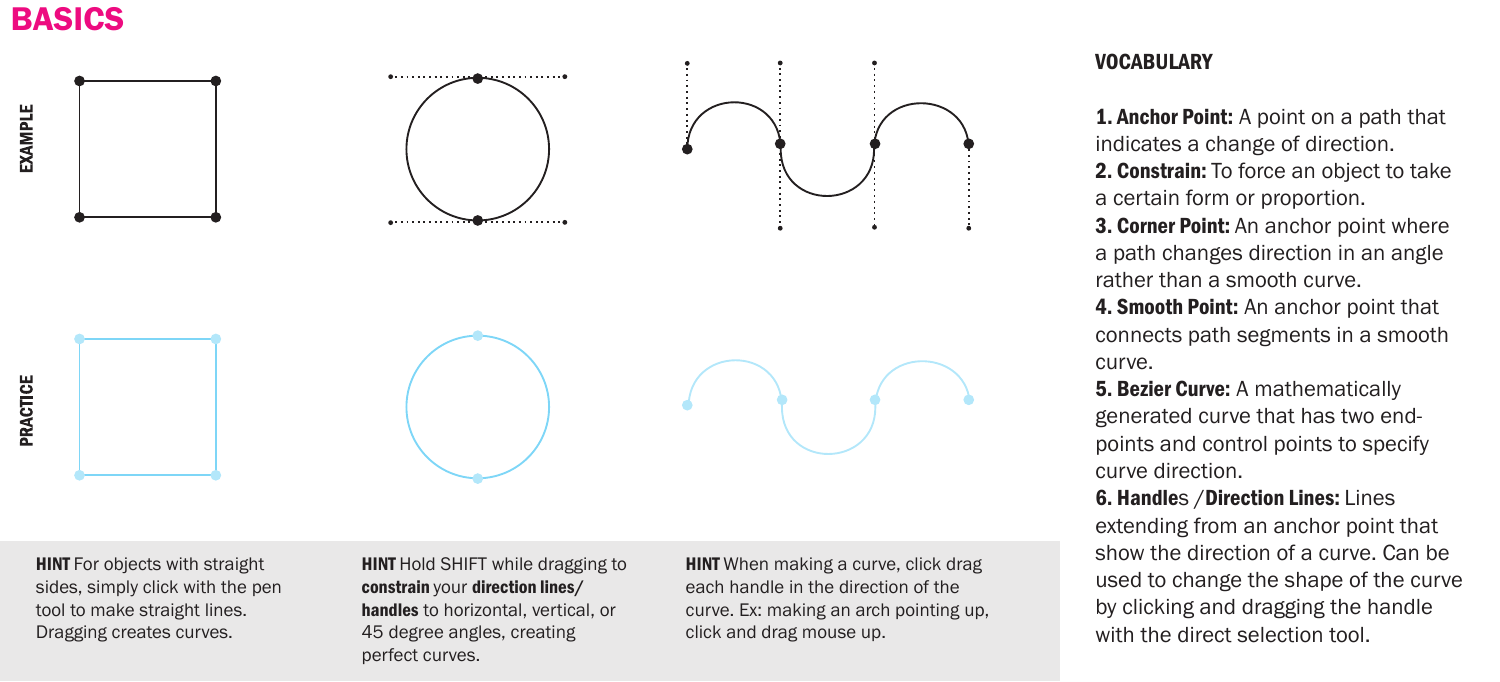STROKES & FILLS릁 œ **STROKES** 

> **HINT** Draw one path, duplicate it by ALT dragging, then increase the stroke weight of each one (window > stroke, show options).

**HINT** Look at the tools hidden beneath the rectangle tool. Use SHIFT + ALT to drag a shape from the center out.

**HINT** Do this in several separate steps. Use the ellipse tool for the circle, then the pen tool for the straight lines.

**HINT** While drawing a path, use ALT key to convert curves to corners. Notice the curved edges? Look at more options in the stroke panel.

**HINT** Make a path with curves and corners, then adjust with the direct selection tool to refine. Adjust stroke weight and color after.